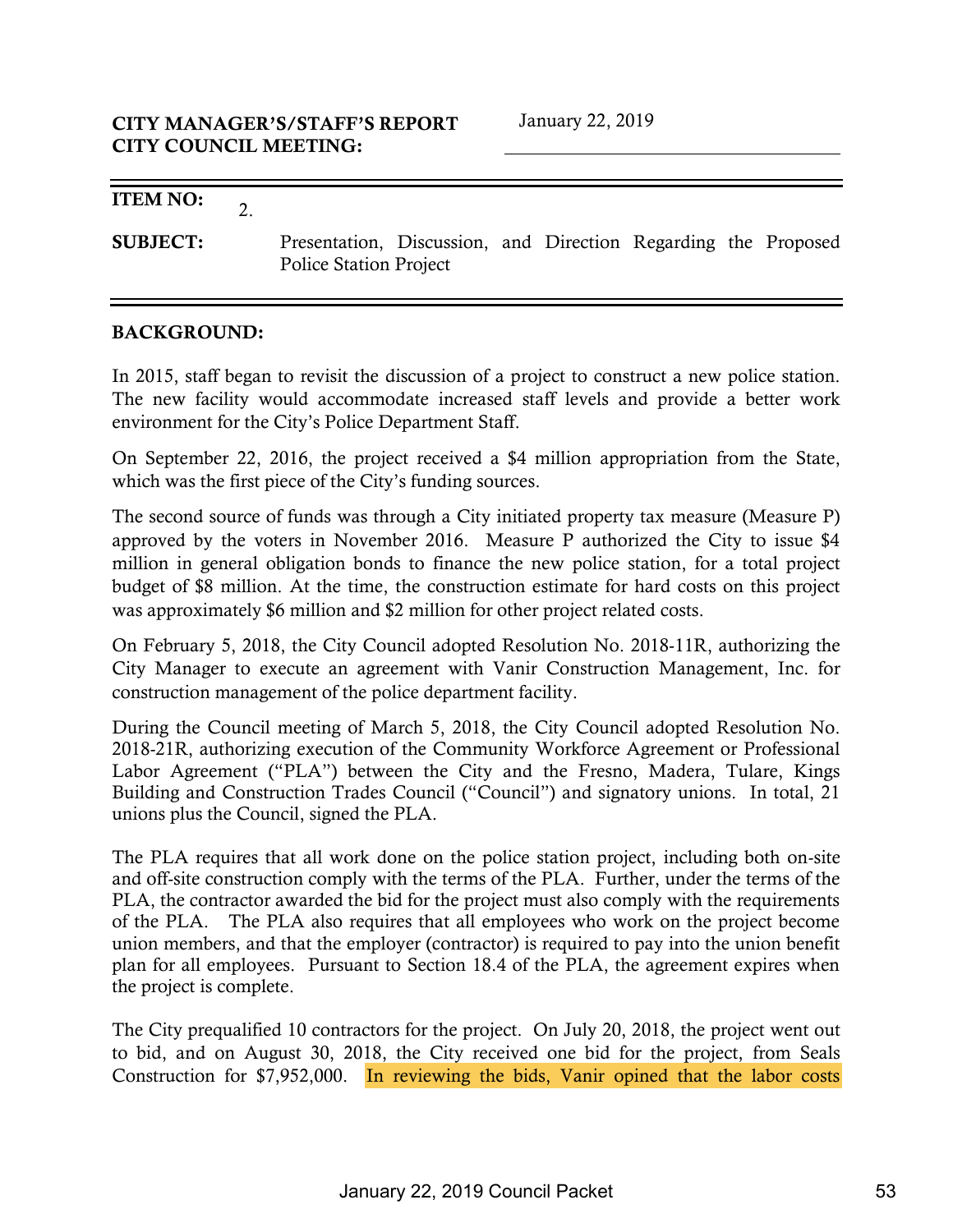associated with the PLA coupled with the lack of competition created by the PLA, drove the bid to exceed the engineer's estimate.

On September 4, 2018, because the bid exceeded the engineer's estimate, Council rejected the bid, directed City Staff to revise the project, and return to the City Council with a revised project scope and estimated cost, as well as discuss revisions to the PLA requiring union labor. These steps were taken with the intention to rebid the project and attract more competitive bids.

Vanir also reached out to the pre-qualified contractors for the project, to determine the reasons that those contractors did not submit a bid for the project. The various contractors indicated that given the healthy construction market, contractors prefer to bid on projects that do not have a PLA in place, given the rigorous requirements contained in PLAs.

Over the past few months, Staff has reworked the scope of the project to create six additional alternates so that components of the project could be bid independently allowing for potential cost savings should the City Council direct Staff to rebid the project. The estimated savings to the project are between \$300,000 and \$450,000. The alternates are discussed in turn, below:

- 1. Sally port fence-Reduce height from 9'6'' to 8'0"
- 2. Covered Sally port-Remove canopy
- 3. Fence around existing Parking Lot-Remove 6'0" fence and gate
- 4. 13'0" Plaster Wall between City Hall and new building-Remove wall and replace with fence and slats
- 5. Exterior Metal Siding & Structural Steel Cover-Simplify mechanical screen design to plaster and remove structural steel cover
- 6. Reduce Irrigation/Landscaping-Remove irrigation/landscaping on northeast side of building

Staff has also worked on revising the PLA. Because the agreement does not have a termination clause or path for the City to terminate the agreement and the signatory unions are not willing to amend the agreement, the existing agreement remains in effect.

### DISCUSSION:

Given the fact the City cannot terminate the PLA, the unions have not been willing to amend it, and the agreement applies to any version of the new Police Station (i.e. including if it were redesigned as a modular station), staff recommends the City Council discuss the following options:

- 1. Rebid the project with the revised scope of work and the PLA; or
- 2. Redesign the project as a modular unit and bid it with the PLA.

Analysis from Vanir Construction on the pros and cons of options 1 and 2 is attached (Attachment 1).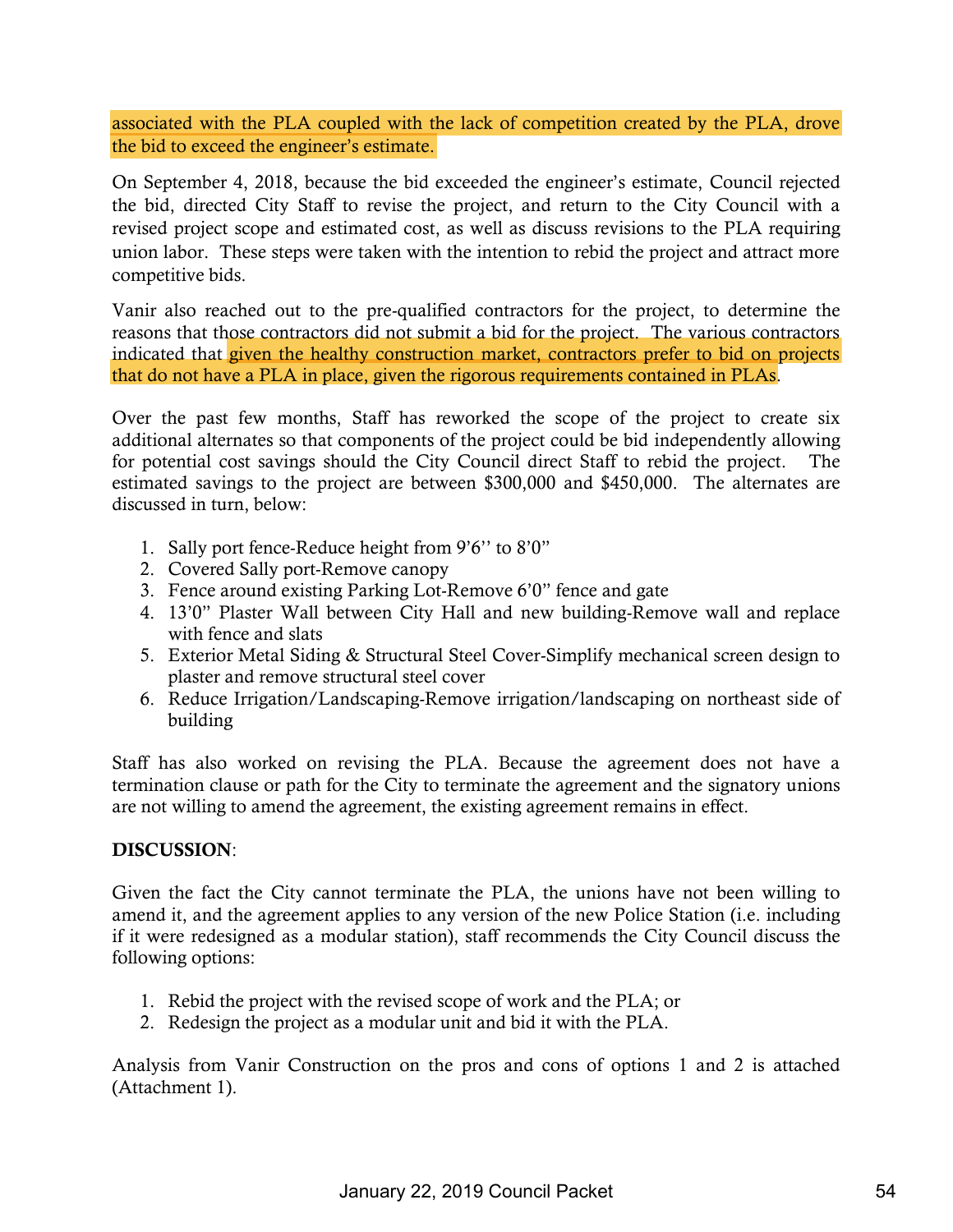Option 1 – Rebid the project with the revised scope of work

The rebid could add three to 10 percent, or approximately \$238,560 to \$795,200, to the project cost of \$7,952,000 for an estimated total of \$8,190,560 to \$8,747,200.

Advantages of rebidding the project in this scenario are:

- $\bullet$  It can quickly be put back out to bid in approximately 1 to 2 weeks,
- There may be more competition on the rebid helping contain costs,
- The building life of traditional construction is longer than modular, and
- The \$749,482 investment into the project is utilized. This investment was used for the following categories:
	- o Architectural and Engineering: \$581,861
	- o Other Project Costs: \$167,621

Disadvantages in this scenario are:

• The project will likely still exceed the initial construction estimate received for the project in 2016 (\$6,500,000) due to minimal opportunity for scope revision without losing or compromising the functionality and operation of the building. The rebid will likely exceed the 2016 cost estimate mainly due to the costs associated with the PLA and general cost of living escalation over the past two years. It is not unusual for a construction estimate to become outdated with the passage of time and changes in the economy;

### Option 2 – Redesign the project as a modular building

Vanir polled modular building companies to ascertain whether they would bid on a modular building project with a PLA. Because companies expressed reservation of bidding such a project (see analysis in Attachment 1) and also indicated the costs would increase substantially with a PLA, this project cost could be as high as option 1 - approximately \$8,190,560 to \$8,747,200 or more.

Advantages of this option are:

- Typically, traditional modular construction cost less than traditional build (option 1), however, upon further analysis the cost of this type of project with a PLA does not generate cost savings. As set forth above, the PLA applies to both on-site and off-site work. Because the modular structure is fabricated off-site, the PLA applies to the fabrication process, therefore the cost savings is likely eliminated;
- The current site plan for the project can be utilized to facilitate the redesign.

Disadvantages of this option include:

- Increased project costs,
- Redesign of the project will take more time  $-$ -- approximately 3 to 9 months would be needed to redesign a modular police station,
- Most of the  $$749,482$  spent on option 1 will be lost costs, and
- The life span of a modular building is generally less than a traditional build by 10 to 50 percent.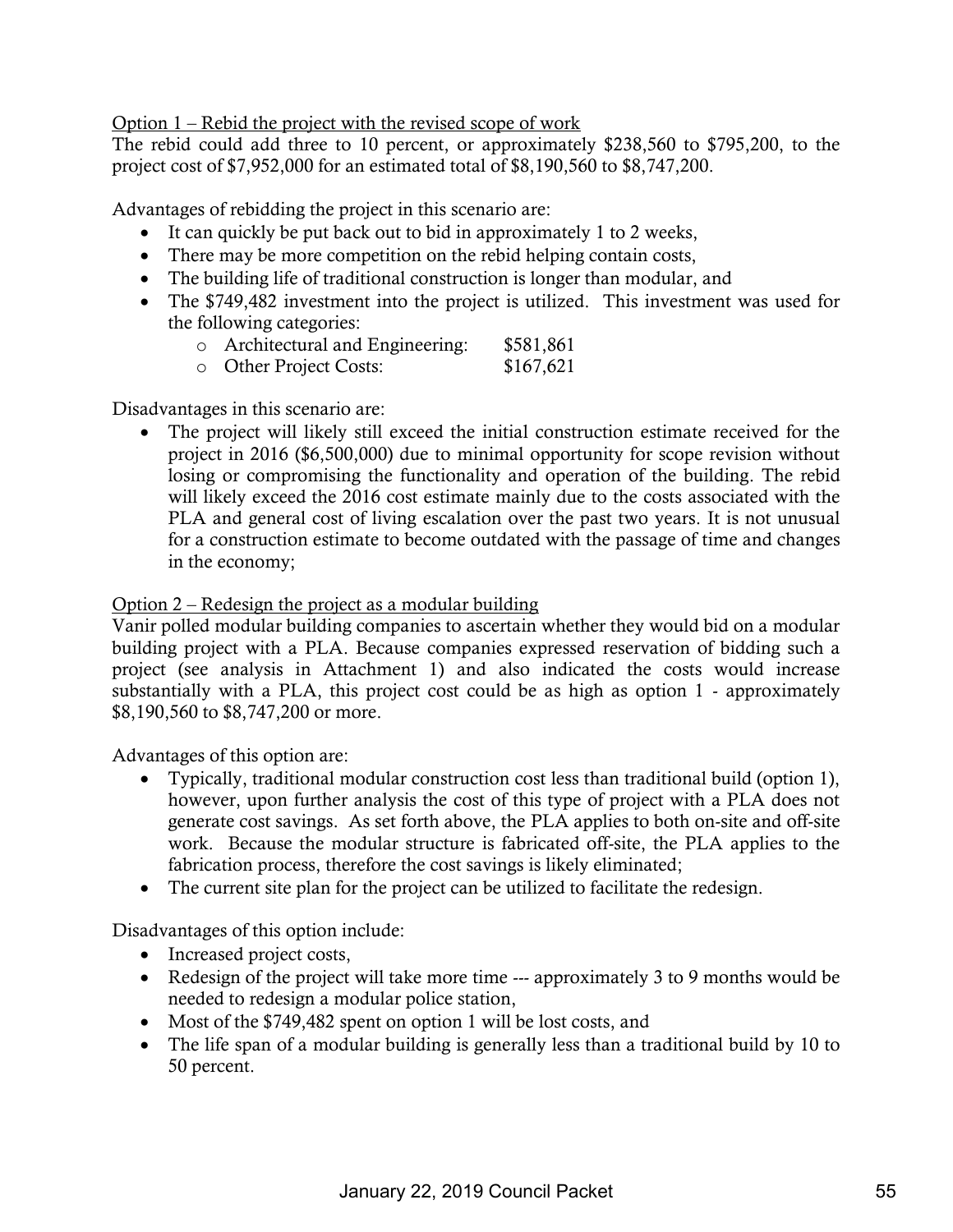Other options:

Other options include going out to bid without the PLA, with either the revised scope of work or a redesign. However, this could present the City with legal challenges which could delay the project and increase costs.

Another option is to see if Seals Construction would honor its bid submitted in August. Advantages of this option include a cost certain and avoiding increases in costs due to the lapse of time and changes in the economy since August, the ability to start work sooner than the other options, and the \$749,482 investment to date will be utilized. Disadvantages include the cost is over the initial engineer's estimate from 2016.

### FINANCIAL ANALYSIS:

### *Funding Sources:*

As set forth above, the total funding received for this project is \$8,000,000. To date, \$749,482 has been spent on the project, which includes costs associated with architectural and engineering fees, along with other project costs.

The funding sources for the \$749,482 utilized have been expensed from two sources to date. The first is the Police Development Impact Fund in the amount of \$95,767. The second is the State Appropriation Fund in the amount of \$653,715. In addition to these project cost, \$158,624 was used to issue the General Obligation Bond.

As of the date of this report, \$7,267,371 remains in restricted funds for the project.

Further, in addition to construction costs, the payment to the architect is based on overall project cost. Depending on the final construction cost, the additional amount due to the architect may total between \$119,245.00 to \$163,766.00.

### *Project Options:*

Option 1: As detailed above, the total project costs associated with Option 1, may range between \$9,277,335.00 and \$9,878,496.00, which is between \$2,009,964.00 and \$2,611,125.00 more than what is available for the project.

Option 2: As detailed above, the total project costs associated with Option 2, may range between \$9,787,490.00 and \$10,344,130.00, which is between \$2,520,119.00 and \$3,076,759.00 more than what is available for the project.

Original Bid: The third option is to see if Seals Construction would honor its bid submitted in August. The bid from Seals is \$7,952,000.00, which exceeds the budgeted amount by \$1,752,319.00.

### *Additional Funding Options:*

Should the Council choose to move forward with any of the options above, there are additional funding sources that may be made available for the project. Currently, the General Fund Reserve is \$3,475,463.00, there is a balance of \$741,011.00 in the Measure S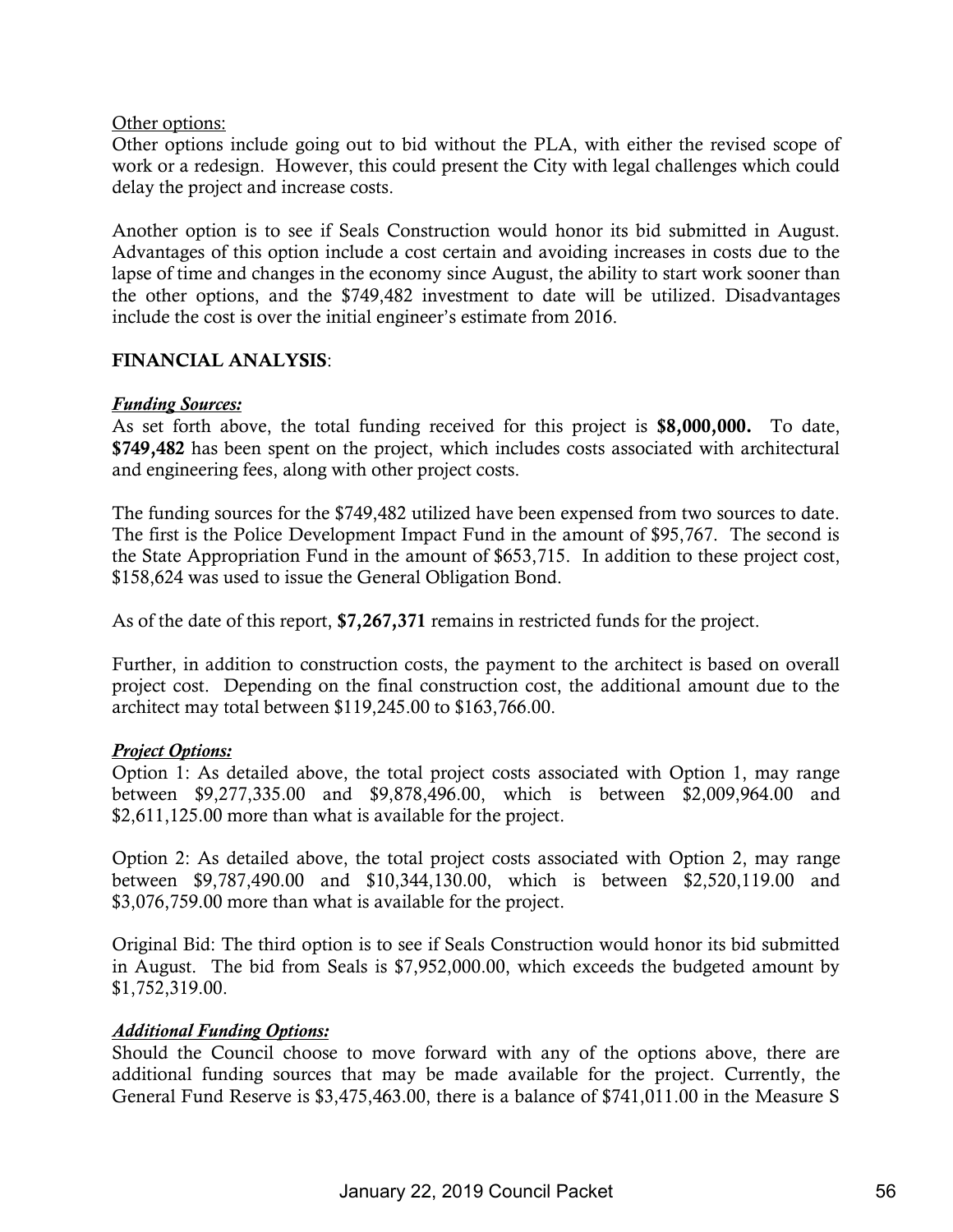Fund, and the Ambulance Services fund has a balance of \$4,667,635.00. Using Measure S as a funding source would require financing.

Please see attachment 2 for detailed analysis of each option.

### RECOMMENDATION:

Staff recommends that Council discuss options and provide direction regarding the proposed Police Station Project.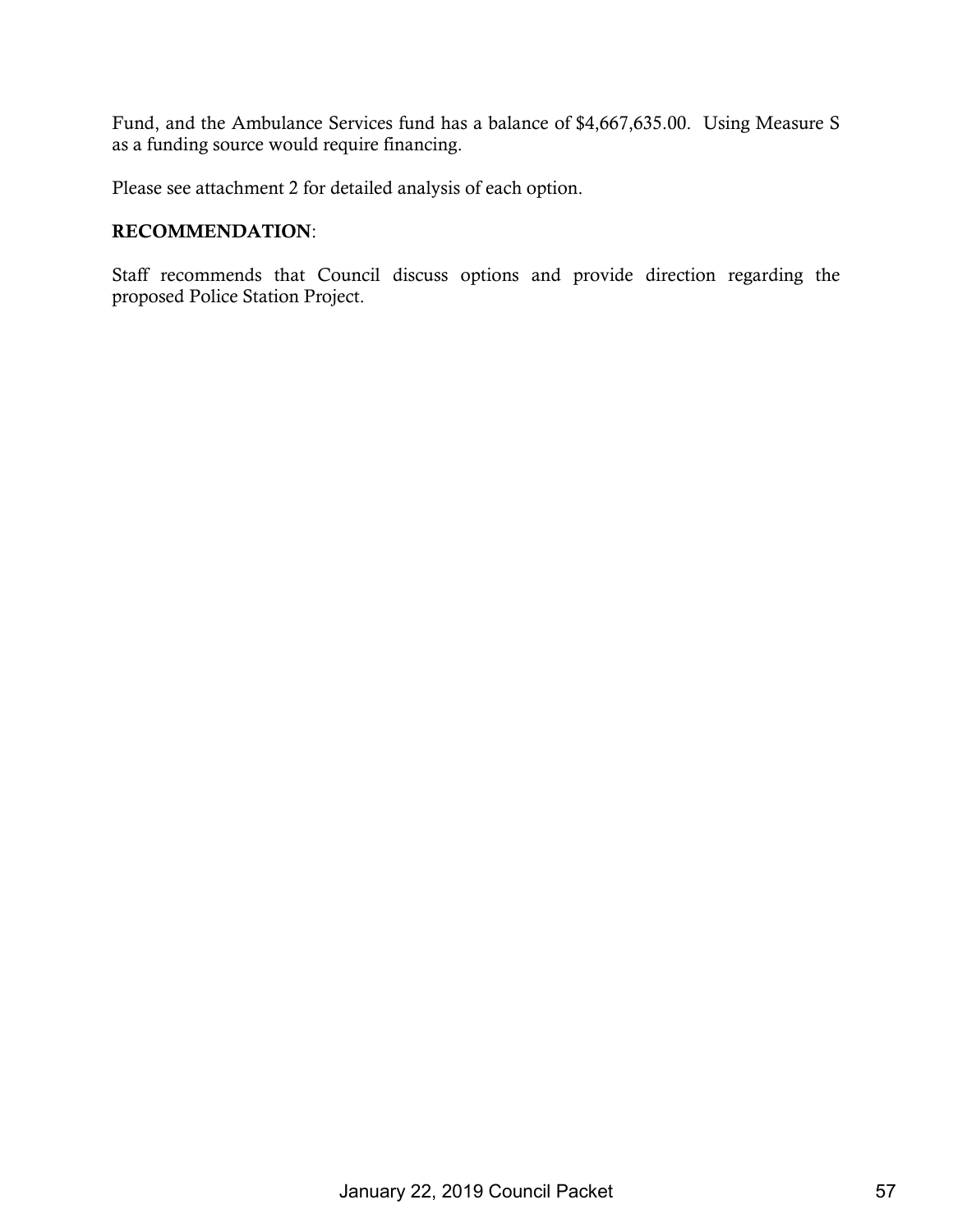### Attachment 1

# **City of Selma - New Police Station Project, Cost Review & Survey**

| <b>OPTION 1</b>                                                                                                                                                                                                                                                                                                                                                                                                              | <b>OPTION 2</b>                                                                                                                                                                                                                                                                                                                                                                                                                                                                                                                   |  |  |  |  |  |  |  |  |  |
|------------------------------------------------------------------------------------------------------------------------------------------------------------------------------------------------------------------------------------------------------------------------------------------------------------------------------------------------------------------------------------------------------------------------------|-----------------------------------------------------------------------------------------------------------------------------------------------------------------------------------------------------------------------------------------------------------------------------------------------------------------------------------------------------------------------------------------------------------------------------------------------------------------------------------------------------------------------------------|--|--|--|--|--|--|--|--|--|
| What would the project cost be as currently designed with PLA in place?                                                                                                                                                                                                                                                                                                                                                      | What would the project cost be if the building were re-designed as a modular<br>building; with the PLA in place?                                                                                                                                                                                                                                                                                                                                                                                                                  |  |  |  |  |  |  |  |  |  |
| The re-bid could add 3% to 10% due to escalation plus less sub coverage some subs<br>that bid could be busy or could have lost interest. The increase in project costs is the<br>lack of general contractor and sub-contractor coverage (or competition) on trade<br>packages in the Central Valley. See pre-qualified general contractor responses<br>below.                                                                | This is not a viable option, since 4 of the 5 modular firms we have contacted will not<br>bid / expressed reservations for PLA, and the 5th firm Willscot Modular stated, "none<br>of their local suppliers are union contactors, however they do work with PLA's  but<br>the project cost would increase significantly" meaning they have to rely on non-local<br>suppliers and the project cost could be as high as option 1 or more. See pre-<br>qualified general contractor AND modular building contractor responses below. |  |  |  |  |  |  |  |  |  |
|                                                                                                                                                                                                                                                                                                                                                                                                                              | <b>Pre-Qualified General Contractor's Responses</b>                                                                                                                                                                                                                                                                                                                                                                                                                                                                               |  |  |  |  |  |  |  |  |  |
| Bernard's - No response<br>BMY - "Yes we would as long as the apprenticeship requirement is open to all programs not just the joint programs. Interested in bidding the project if there is no PLA, no<br>joint apprenticeship requirement and only State of Ca. Labor Law requirements."<br>Bruce K Hall - "Does not want to bid on project"                                                                                |                                                                                                                                                                                                                                                                                                                                                                                                                                                                                                                                   |  |  |  |  |  |  |  |  |  |
| David A Bush - Extremely busy and decided to bid on non-PLA projects                                                                                                                                                                                                                                                                                                                                                         |                                                                                                                                                                                                                                                                                                                                                                                                                                                                                                                                   |  |  |  |  |  |  |  |  |  |
| Hal Hays - "I have confirmed with our management, yes we would like to rebid it <i>without</i> PLA."                                                                                                                                                                                                                                                                                                                         |                                                                                                                                                                                                                                                                                                                                                                                                                                                                                                                                   |  |  |  |  |  |  |  |  |  |
| JI Garcia - "They are sketpical the PLA will be revised sufficiently to allow open competition. Does not want to bid on the project at all moving forward."                                                                                                                                                                                                                                                                  |                                                                                                                                                                                                                                                                                                                                                                                                                                                                                                                                   |  |  |  |  |  |  |  |  |  |
| Mark Wilson Construction - No response<br>Oral E. Micham, Inc - Steve (Vice President) stated "There are too many rules of employment to try and meet, a lot of easier to bid on work is out there. Does not want to<br>bid on project moving forward."<br>Seals - We take no exception to the updated draft PLA as presented. (NOTE: the updated draft PLA was very limited and not approved by the union representatives.) |                                                                                                                                                                                                                                                                                                                                                                                                                                                                                                                                   |  |  |  |  |  |  |  |  |  |
| Zumwalt - Management team reviewed the updated PLA for the Selma Police station and they have no objection to bidding this project under the conditions of the PLA.<br>(NOTE: the updated draft PLA was very limited and not approved by the union representatives.)                                                                                                                                                         |                                                                                                                                                                                                                                                                                                                                                                                                                                                                                                                                   |  |  |  |  |  |  |  |  |  |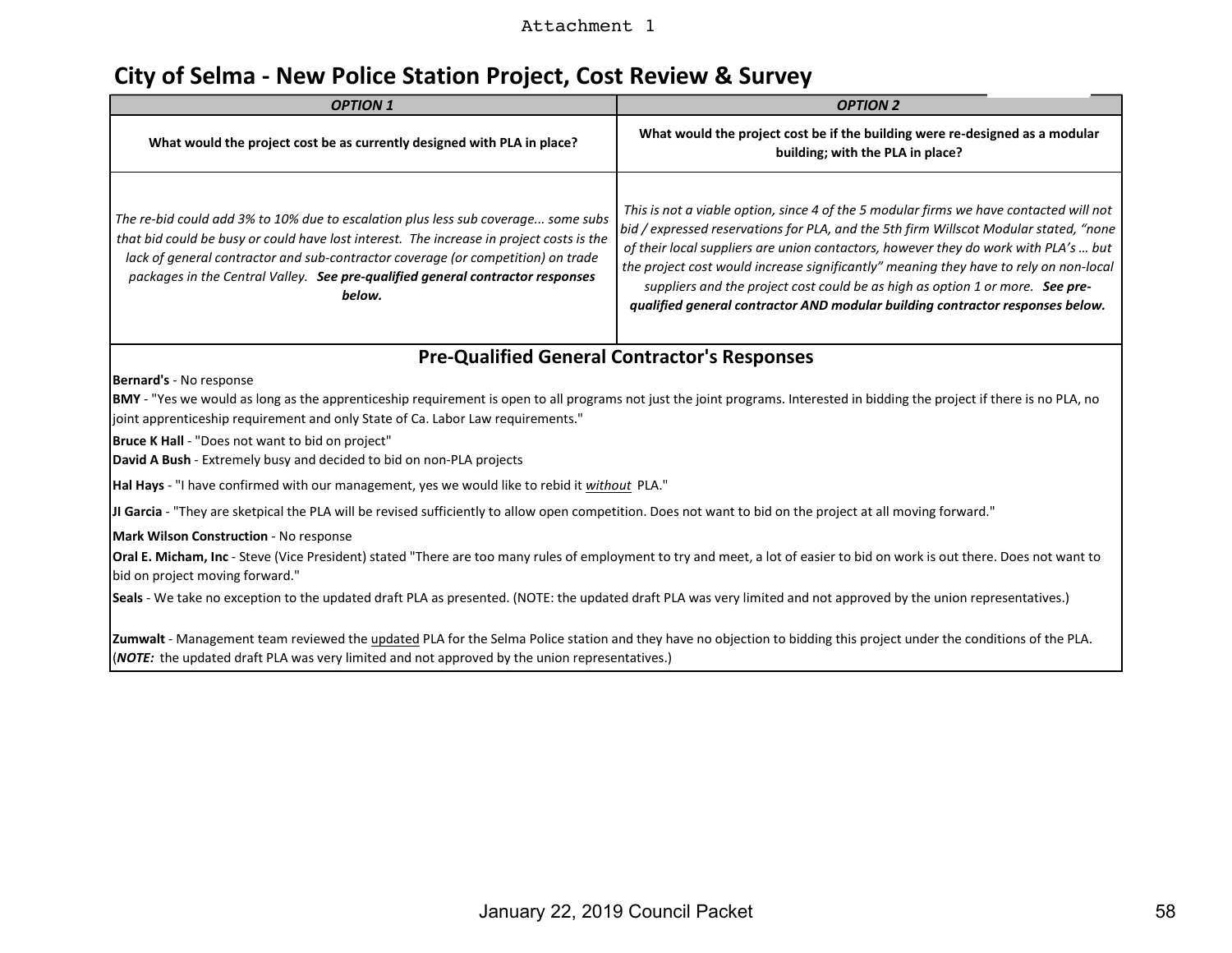## **Modular Building Contractor's Responses**

## **Q: Would you bid a project if it has a PLA on it?**

| <b>Modular Building Company Info</b>                                | Response                                                                                                                                                          |
|---------------------------------------------------------------------|-------------------------------------------------------------------------------------------------------------------------------------------------------------------|
| JTS Modular - Bakersfield, CA<br>$(559)$ 318-0833                   | "We would pass on it"                                                                                                                                             |
| Accelerated Modular Concepts Inc - Victorville, CA<br>(760)245-4200 | "We would bid on the site work end of it, but not the offsite manufacturing portion"                                                                              |
| Mobile Modular Management - Livermore, CA<br>(925)308-6758          | "No, we would have to pass. We take exception to any PLA"                                                                                                         |
| American Modular Systems - Manteca, CA<br>(209)993-1590             | "Yes we do look at PLA's but there are a couple things we look at first. Where is the<br>project, who its with and what the project is"                           |
| Willscot - Fresno, CA<br>(661)588-1990                              | "None of our Bakersfield suppliers are union contractors, however we do work with<br>PLA's and it is possible but the project cost would increase significantly." |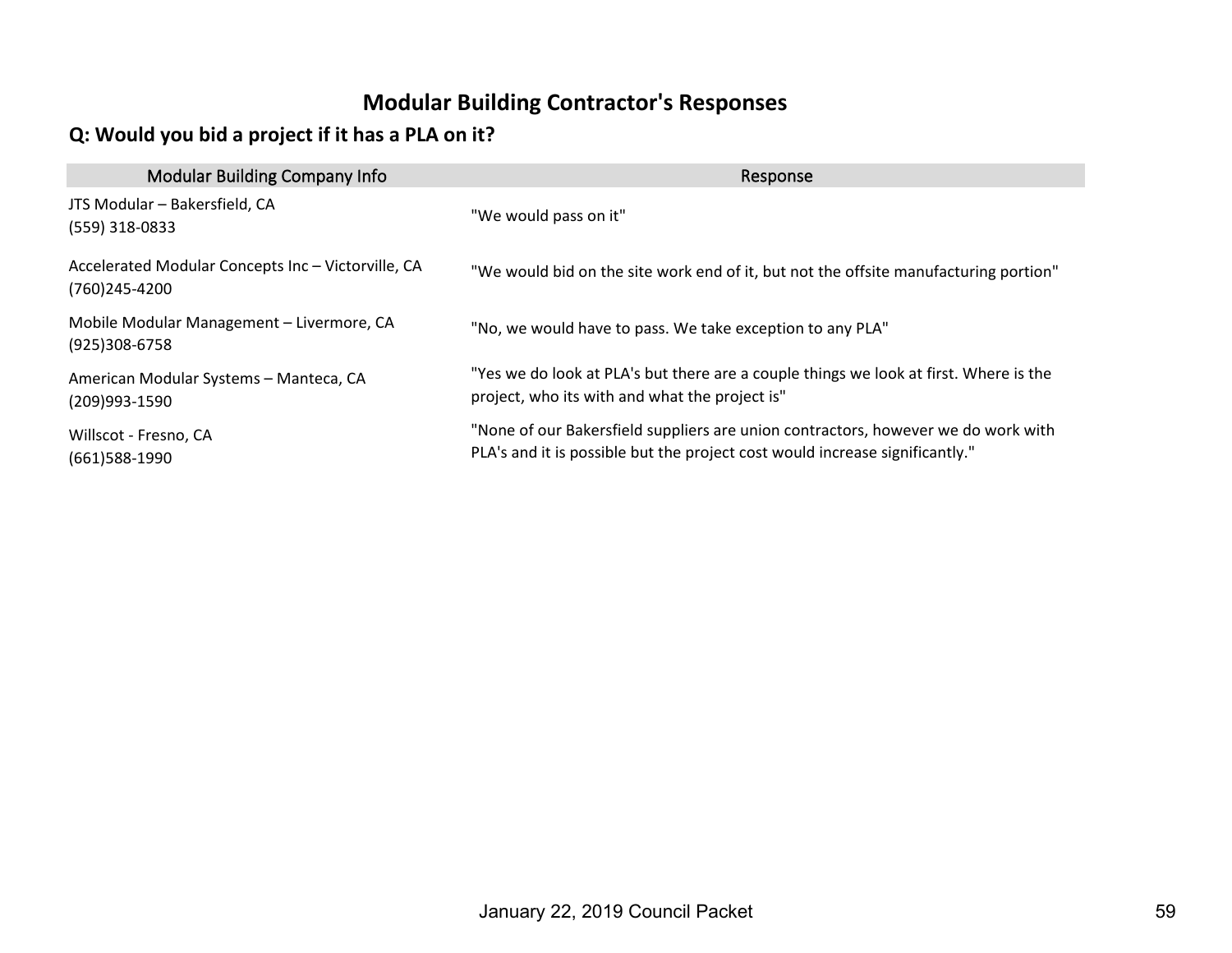#### Attachment 2

### Funding Sources

PD Station Project Funds Balances as of January 15, 2018:

| State Appropriation (Fund 457):                                                            | \$ | 3,389,427 |
|--------------------------------------------------------------------------------------------|----|-----------|
| Measure P General Obligation Bond (Fund 458):                                              | \$ | 3,877,945 |
| Total Available:                                                                           | \$ | 7,267,371 |
| Other Reserve Funds Available as of June 30, 2018:                                         |    |           |
| General Fund (Fund 100):                                                                   | \$ | 3,475,463 |
| Measure S (Fund 295):<br>Note: Using Measure S as a funding source would require financing | \$ | 741,011   |
| Ambulance Services Fund (Fund 600):                                                        | S  | 4,667,635 |

### Factors to Consider

DSJ Architects Contract is based on the project construction cost.

|                                   | <b>Contract Amount</b> |         |
|-----------------------------------|------------------------|---------|
| Construction Cost $@$ \$8,190,560 |                        | 655.245 |
| Construction Cost @ \$8,747,200   |                        | 699.776 |

This would be an increase to project cost between \$119,245 to \$163,766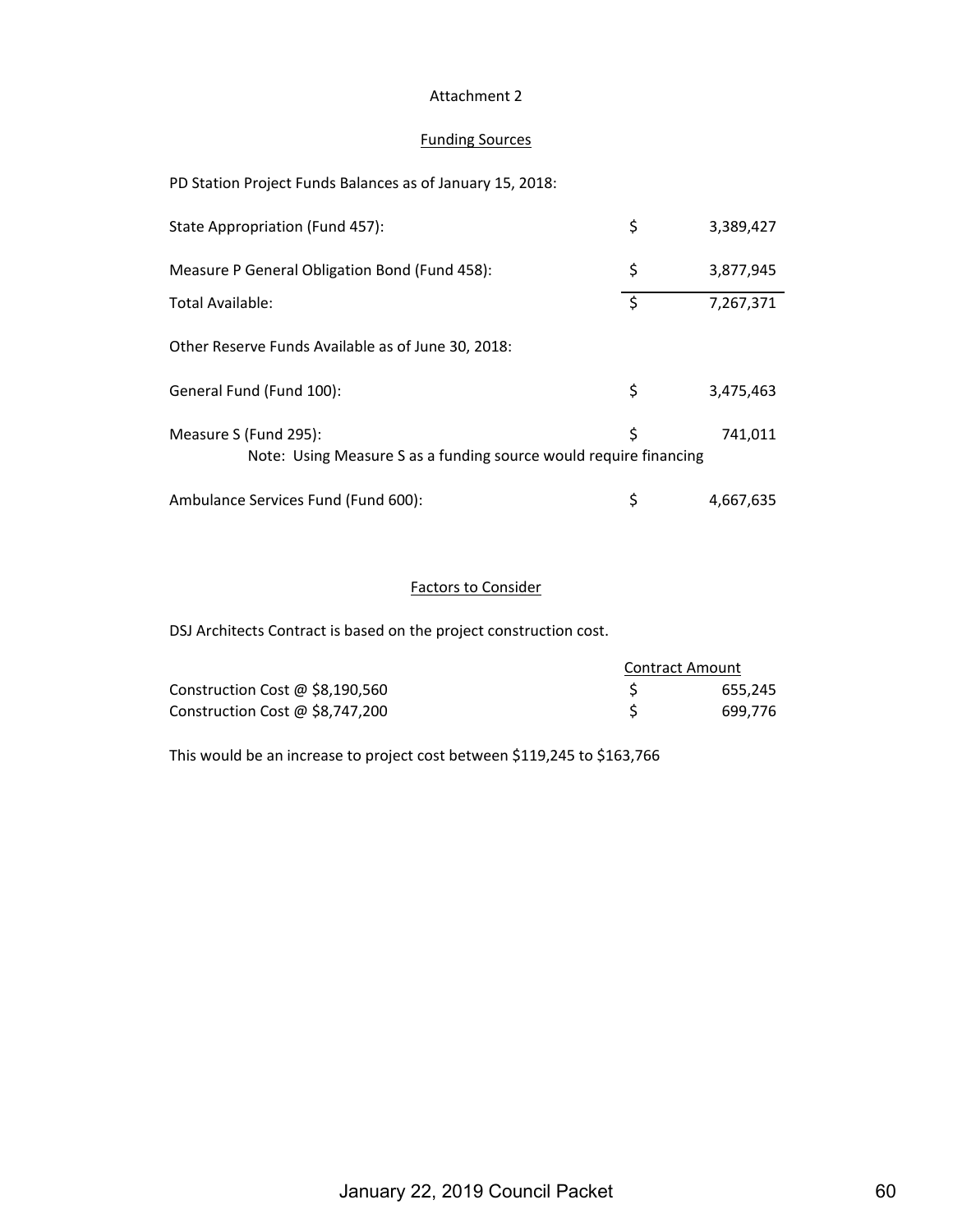### Budget Analysis

### Option 1 Review

| Construction Cost @ 3% Increase                 |                                                 | 8,190,560   |
|-------------------------------------------------|-------------------------------------------------|-------------|
| Architectural and Engineering Services Estimate |                                                 | 366,845     |
| Other Project Cost Estimate                     |                                                 | 719,930     |
| <b>Total Project Cost:</b>                      | ぐんこう こうし                                        | 9,277,335   |
| Available Project Funds                         |                                                 | 7,267,371   |
| Variance                                        |                                                 | (2,009,964) |
| Construction Cost @ 10% Increase                |                                                 | 8,747,200   |
| Architectural and Engineering Services Estimate |                                                 | 411,366     |
| Other Project Cost Estimate                     |                                                 | 719,930     |
| <b>Total Project Cost:</b>                      |                                                 | 9,878,496   |
| Available Project Funds                         | \$\$\$\$\$\$                                    | 7,267,371   |
| Variance                                        |                                                 | (2,611,125) |
| Option 2 Review                                 |                                                 |             |
| <b>Construction Cost</b>                        |                                                 | 8,190,560   |
| Architectural and Engineering Services Estimate | s<br>s<br>s<br>s<br>s<br>s<br>s                 | 877,000     |
| <b>Other Project Cost Estimate</b>              |                                                 | 719,930     |
| <b>Total Project Cost:</b>                      |                                                 | 9,787,490   |
| Available Project Funds                         |                                                 | 7,267,371   |
| Variance                                        |                                                 | (2,520,119) |
| <b>Construction Cost</b>                        |                                                 | 8,747,200   |
| Architectural and Engineering Services Estimate |                                                 | 877,000     |
| Other Project Cost Estimate                     |                                                 | 719,930     |
| <b>Total Project Cost:</b>                      |                                                 | 10,344,130  |
| Available Project Funds                         |                                                 | 7,267,371   |
| Variance                                        | ぐんこう こうし                                        | (3,076,759) |
| <b>Other Options Review</b>                     |                                                 |             |
| Seal's Honors Bid                               |                                                 |             |
| <b>Construction Cost</b>                        | \$                                              | 7,952,000   |
| Architectural and Engineering Services Estimate | $\frac{5}{5}$<br>$\frac{5}{5}$<br>$\frac{5}{5}$ | 347,760     |
| Other Project Cost Estimate                     |                                                 | 719,930     |
| <b>Total Project Cost:</b>                      |                                                 | 9,019,690   |
| Available Project Funds                         |                                                 | 7,267,371   |
| Variance                                        |                                                 | (1,752,319) |